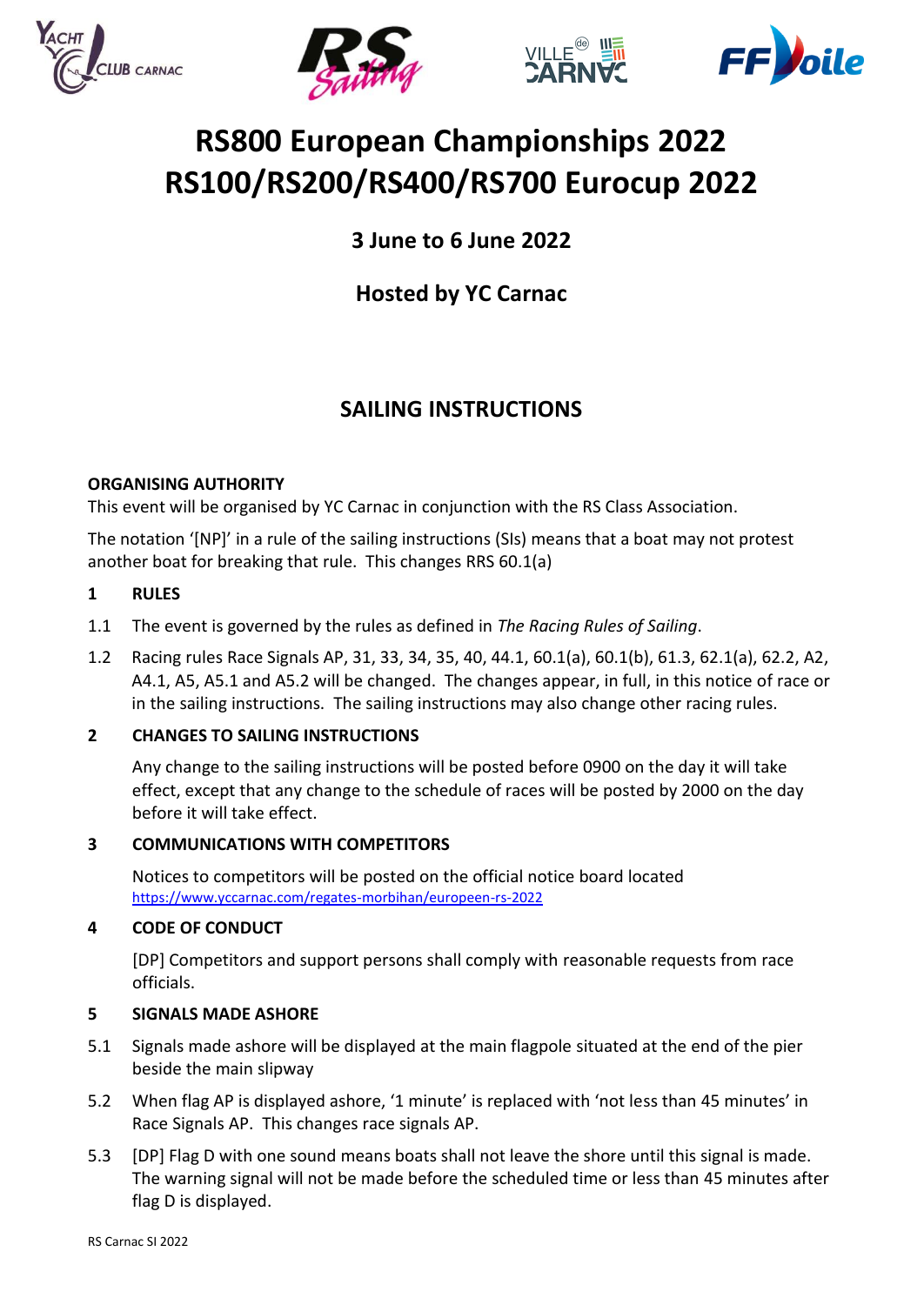







## **6 SCHEDULE OF RACES**

- 6.1 See NoR 7 for schedule.
- 6.2 To alert boats that a race or sequence of races will begin soon, the orange starting line flag will be displayed with one sound signal at least five minutes before a warning signal is made.
- 6.3 A third or fourth race may be run on any day at the discretion of the Race Committee. To indicate this intention the finish boat will display flag Numeral 3 or 4 at the end of the second or third race that day.

# **7 CLASS FLAGS**

- RS100 RS100 Class Flag (red)
- RS200 RS200 Class Flag (yellow)
- RS400 RS400 Class Flag (purple)
- RS700 RS700 Class Flag (grey)
- RS800 RS800 Class Flag (white)

# **8 RACING AREA**

The racing areas will be the Bay of Quiberon. See appendix A of SI.

**RACE AREA PINK:** RS 700 / RS 800 **RACE AREA YELLOW:** RS 100 / RS 200 / RS 400

#### **9 COURSES**

- 9.1 Courses to be sailed will be describe in Appendix B: the order in which marks are to be passed and the side on which each mark is to be passed.
- 9.2 The courses to be sailed will be indicated by boards on the side of the committee signal vessel.

### **10 MARKS**

The course marks are described in Appendix C of these SIs.

### **11 RESERVED**

### **12 THE START**

- 12.1 Starts will be in accordance with rule 26.
- 12.2 The starting line will be between a mast displaying an orange flag on the Committee Boat at the starboard end and the port-end starting mark.
- 12.3 A boat starting later than 4 minutes after her starting signal will be scored Did Not Start without a hearing. This changes RRS A4.1.& A5.
- 12.4 Whose warning signal has not been made shall avoid the starting area during the starting sequence of other races.

# **13 CHANGE OF THE NEXT LEG OF THE COURSE**

- 13.1 To change the next leg of the course, the race committee will move the original mark (or the finishing line) to a new position.
- 13.2 Minor course changes may not be signalled. This changes RRS 33.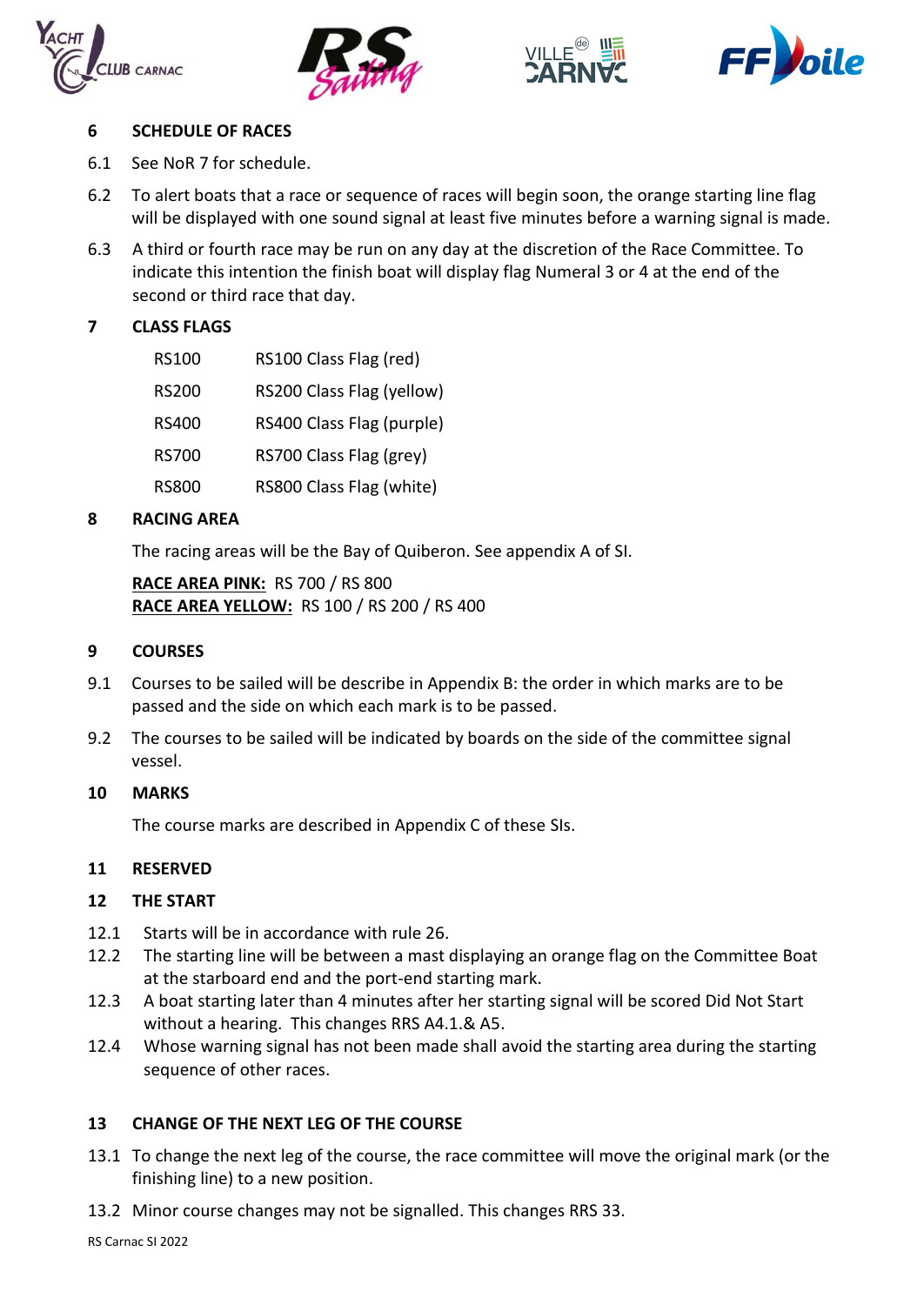







# **14 THE FINISH**

The finishing line will be between a staff displaying a blue flag on the committee boat at the starboard end and the course side of the port-end finishing mark.

# **15 PENALTY SYSTEM**

See NoR 12.

# **16 TIME LIMITS**

- 16.1 The time limit for all fleets is 75 minutes.
- 16.2 Boats failing to finish within a 20 minute finishing window after the first boat in her class sails the course and finishes will be scored Did Not Finish without a hearing. This changes RRS 35, A5.1 and A5.2
- 16.3 In addition to RRS 32, the race committee may also award a finishing score to a boat that is still racing by displaying to her from a committee vessel (which may be in motion) flag W with one sound signal. A boat so notified is no longer required to sail the course, shall stop racing and shall return to the starting area, or return ashore if there is no more racing. A finishing score under this sailing instruction will be the score she would have received had she sailed the course and finished within any time limit, without gaining or losing any place. However, when two or more boats that are overlapped are notified, they will be scored as if they were tied. The decision by the race committee to use this procedure or not to use it shall not be grounds for requesting redress. This changes rules 60.1(b) and 62.1(a).

# **17 HEARING REQUESTS**

- 17.1 The protest time limit is 60 minutes after the last boat has finished the last race of the day or the race committee signals no more racing today, whichever is the later. This changes RRS 61.3 and 62.2.
- 17.2 Hearing Request forms are available at the 'accueil' ground floor of the YC Carnac.
- 17.3 Notices will be posted no later than 30 minutes after the protest time limit to inform competitors of hearings in which they are parties or named as witnesses.
- 17.4 Hearings will be held in the protest room: 1st floor of YC Carnac.

### **18 SCORING**

As per NoR 13.

### **19 SAFETY REGULATIONS**

- 19.1 Personal Flotation Devices for crew members shall be worn at all times whilst afloat. This changes RRS 40 and the preamble to Part 4.
- 19.2 A boat that retires shall sign a declaration form on coming ashore before the end of protest time. The forms will be available in the race office "accueil "1<sup>st</sup> ground YC Carnac.
- 19.3 All competitors must sign a "checking OUT form before departure and checking IN after coming back ashore each day. The checking place will be in front of Britannia Bar, ground floor YC Carnac.

The time limit for checking OUT will be the starting time for the first race, each day.

The time limit for checking in will be the protest time limit, each day.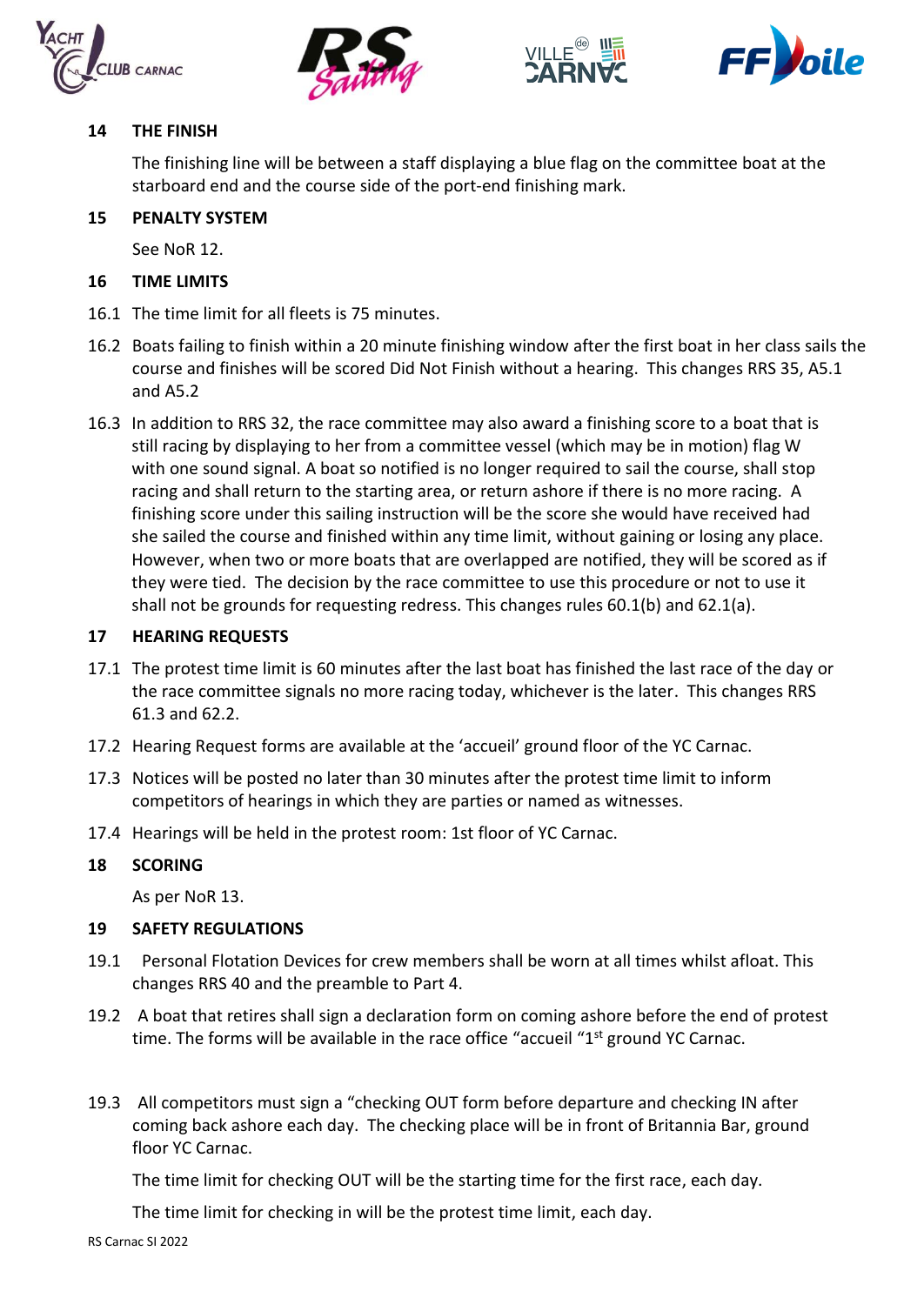







19.4 Penalty for breaking SI 19.3:

Competitor shall receive a penalty of 10% calculated on the number of boats entered without hearing (change RRS 63.1):

- On first race of the day for default check OUT
- On the last race of the day for default check IN
- on all races of the day in case of default Check OUT + IN

But no more than DNF.

- 19.5 When the race committee considers that a boat or competitor is in difficulty it may instruct the boat or competitor to accept outside help, retire or sail ashore.
- 19.6 In accordance with RRS 50 and WORLD SAILING Case 89, no clothing or equipment may be worn on the body of helm or crew to carry liquid of any description, even if for the purpose of re-hydration; this includes camelbacks, water bottles and cans of drink.

### **20 REPLACEMENT OF CREW OR EQUIPMENT**

- 20.1 [DP] [NP] Substitution of competitors is not allowed without prior written approval of the race committee.
- 20.2 [DP] [NP] Substitution of damaged or lost equipment is not allowed unless authorised by the race committee. Requests for substitution shall be made at the first reasonable opportunity.

### **21 EQUIPMENT AND MEASUREMENT CHECKS**

[NP] A boat or equipment may be inspected at any time for compliance with the class rules, notice of race and sailing instructions.

#### **22 RESERVED**

## **23 RADIO COMMUNICATIONS**

[NP] A boat shall neither make nor receive radio transmissions, text messages or cellular phone calls while racing except in an emergency or when using equipment provided by the race committee.

### **24 OFFICIAL BOATS**

Official boats will be marked as follow:

| Race aera Yellow: | Yacht Club de Carnac flag or sticker + Yellow pennant |
|-------------------|-------------------------------------------------------|
| Race aera Pink:   | Yacht Club de Carnac flag or sticker + Pink pennant   |
| Jury:             | Yellow flag with JURY in blue dark                    |

Failure to display "flag" will not be grounds for a protest by a boat. This change RRS 60.1(a).

### **25 SUPPORT TEAMS**

[DP] [NP] As per NoR 14.

### **26 TRASH DISPOSAL**

Trash may be placed aboard official or support person vessels.

### **27 BERTHING**

[DP] [NP] Boats shall be kept in their assigned places in the dinghy park.